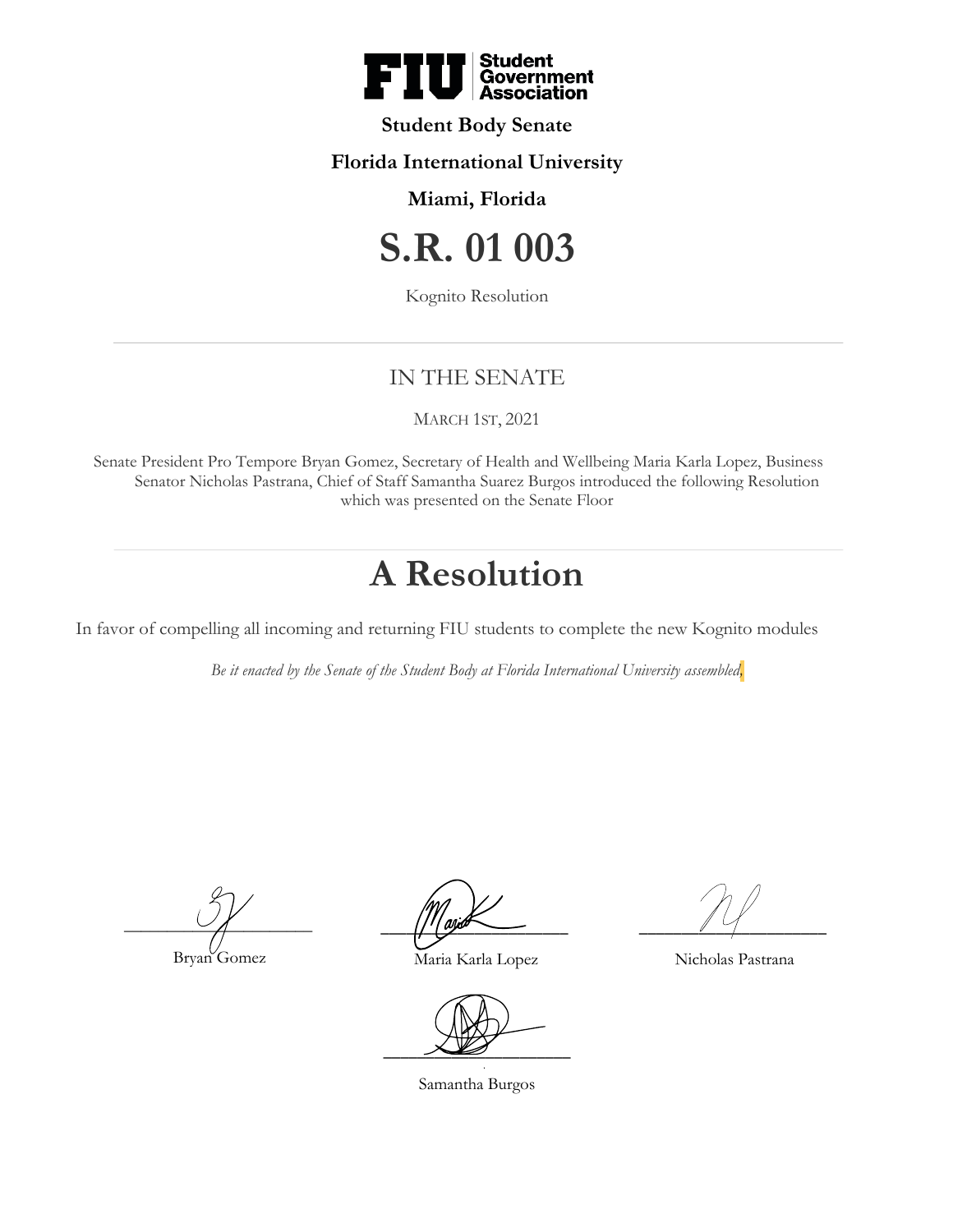

**Whereas,** the Florida Board of Governors has mandated that all State University System faculty and staff complete three new Kognito modules beginning January 2021;

**Whereas,** the three mandated faculty Kognito modules include At-Risk for Faculty & Staff, Veterans on Campus for Faculty & Staff, and LGBTQ on Campus for Faculty & Staff;

**Whereas,** currently a student version of these Kognito modules exists only for the At-Risk and LGBTQ on Campus modules;

**Whereas,** completion of Kognito modules provide students with a certification in that specific area;

**Whereas,** the widespread implementation of these modules would increase awareness of the mental health and safety resources available to students on campus;

**Whereas,** incoming freshmen and transfer students are required to complete the FIU Sexual Assault Prevention Training as part of the new student orientation program;

**Whereas,** the At-Risk for Students modules takes an estimated 34 minutes to complete;

**Whereas,** the LGBTQ on Campus for Students module takes an estimated 20 minutes to complete;

**Now Therefore,** The Senate of the Student Body Resolves that it is in favor of advertising and strongly recommending the completion of the two new Kognito modules, At-Risk for Students and LGBTQ on Campus for Students, by all incoming and returning FIU students;

**Furthermore,** The Senate of the Student Body Resolves that it strongly recommends the advertisement and completion of the Veterans on Campus Kognito module should a student version be created;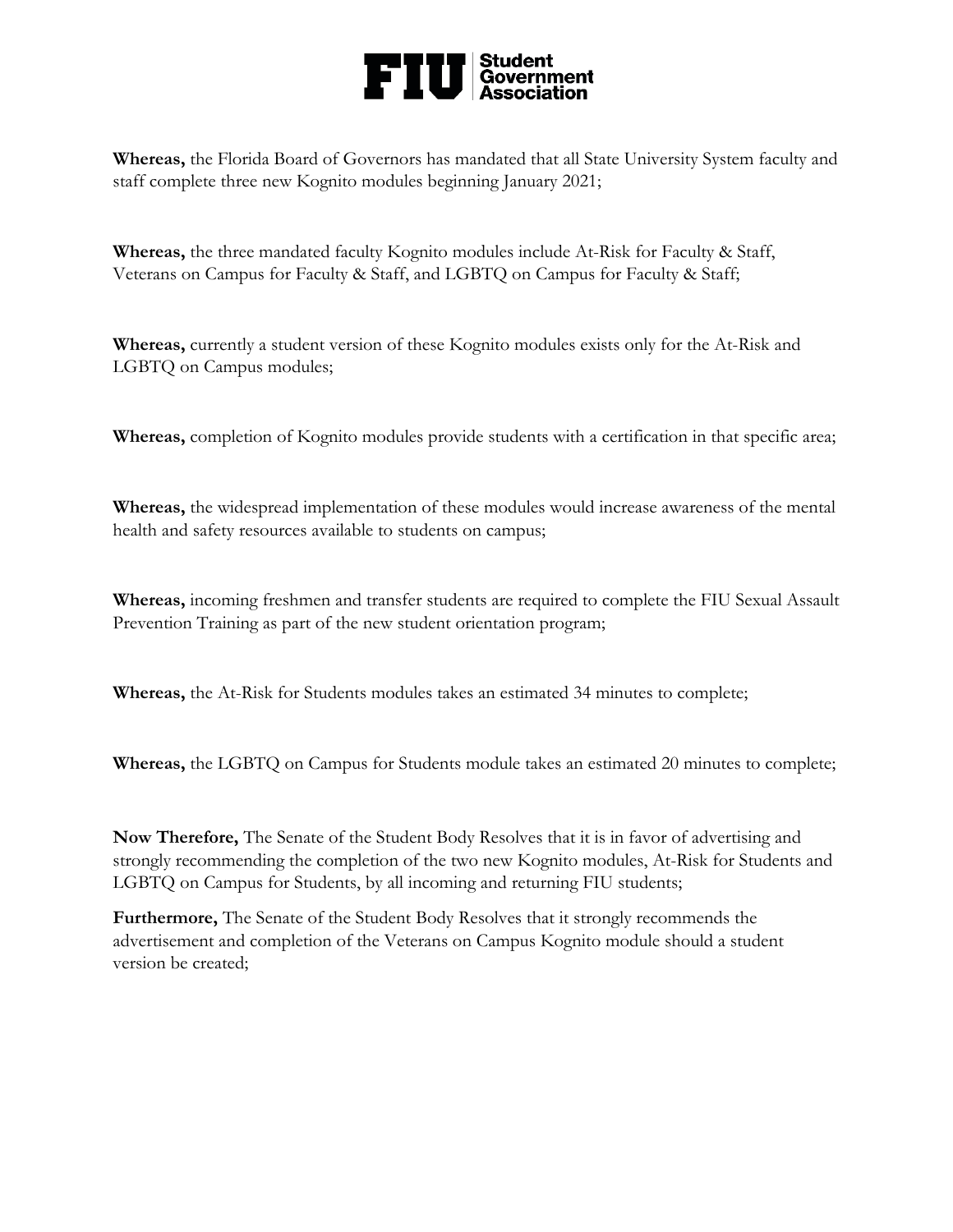

#### Senate Resolution Transmission Form

This Resolution is presented by the Senate of the Student Body at Florida International University presiding in its first session in the year 2021. It is presented by the Senate President Pro-Tempore and affixed with the signature of the Senate President. Both the Senate President and the Senate President Pro-Tempore affirm that the information presented below is accurate and that the bill has successfully passed in the Senate of the Student Body. The Resolution is presented on this day and this hour and in this place for signature or veto.

| SR 01 003                                           |                                          |                                               |                 |
|-----------------------------------------------------|------------------------------------------|-----------------------------------------------|-----------------|
| Date Introduced                                     | February 25th                            |                                               |                 |
| <b>Committees Assigned</b>                          | Committee on Rules and<br>Administration | Student Health and Well-Being<br>Committee    |                 |
| Vote in Committee on Rules and<br>Administration    | For $-5$                                 | Against - 0                                   | Abstentions - 1 |
| Vote in Student Health and Well-<br>Being Committee | For $-4$                                 | Against - 0                                   | Abstentions - 0 |
| Vote Count in the Senate                            | For - $28$                               | Against - 0                                   | Abstentions - 0 |
|                                                     |                                          |                                               |                 |
| Signature of the Senate President                   |                                          | Signature of the Senate President Pro-Tempore |                 |

 $(\_ \_ \_ \_ \_ \_ \_$ 

*Alexandra Valdes* President of the Student Body

This signature acknowledges the receipt of this Resolution to the desk of the president awaiting signature or veto.